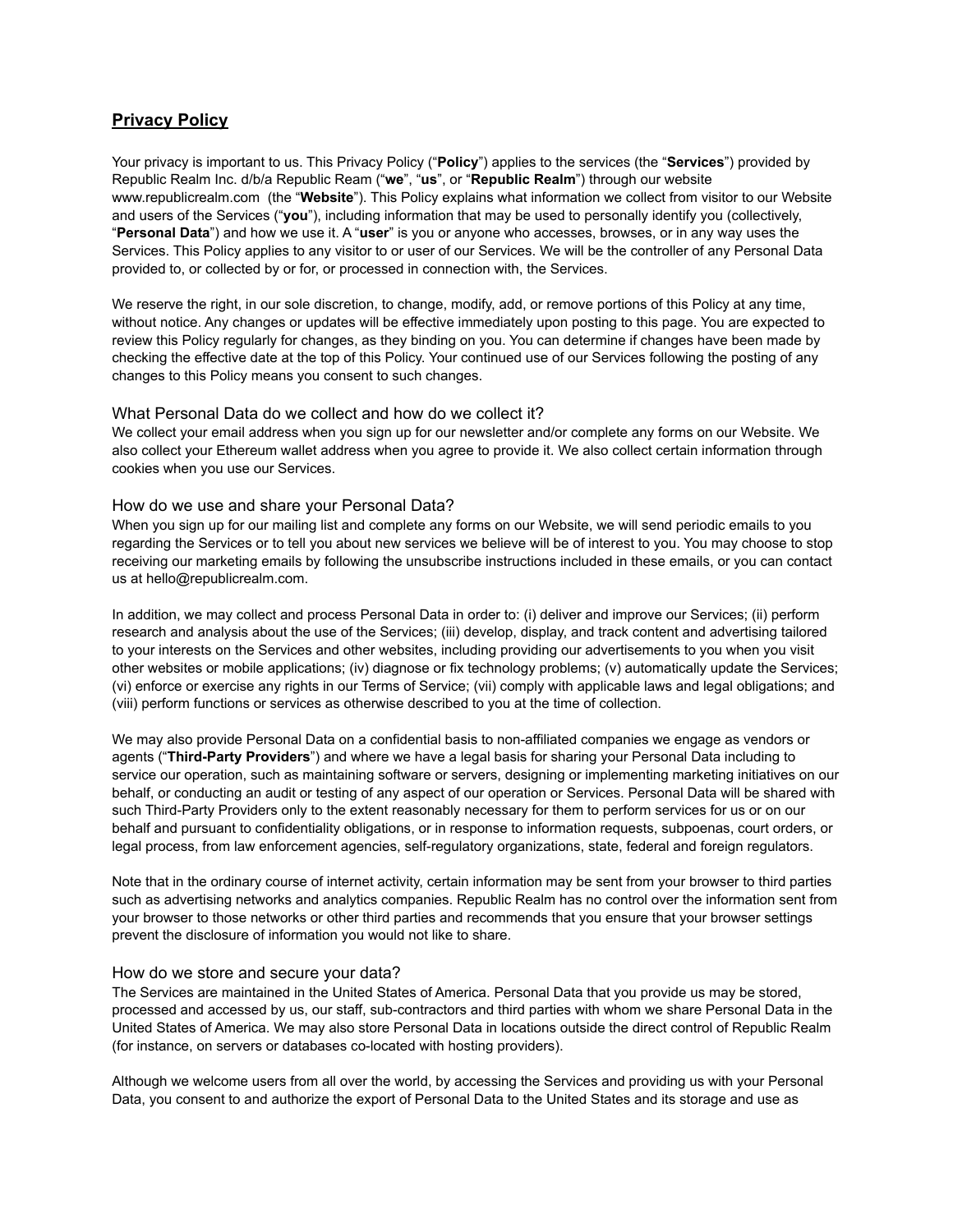specified in this Policy. Note the laws of the United States might not be as comprehensive or protective as laws in the country where you live.

We will retain your Personal Data for as long as your account is active or is needed to provide you the Services and may retain your Personal Data after you discontinue use of the Services provided there is a legal basis to do so. We will retain and use your Personal Data as necessary to comply with our legal obligations, including to meet our regulatory obligations, to resolve disputes, and to enforce our agreements.

Our company is hosted on the Wix.com platform. Your Personal Data may be stored through Wix.com's data storage, databases and the general Wix.com applications. They store your data on secure servers behind a firewall.

## What are Cookies and how do we use them?

Cookies are text files placed on your computer to collect standard internet log information and visitor behavior information. We use cookies as outlined below:

- Essential Cookies: These cookies are necessary to provide you with the Services available through our Website.
- Performance and Functionality Cookies: These cookies are used to enhance the performance and functionality of our Services.
- Analytics and Customization Cookies: These cookies collect information that is used either in aggregate form to help us understand how our Website is being used or how effective our marketing campaigns are, or customize our Website for you.
- Advertising Cookies: These cookies are used to make advertising messages more relevant to you. They perform functions like preventing the same ad from continuously reappearing, ensuring that ads are properly displayed for advertisers, and in some cases selecting advertisements that are based on your interest.

## How to manage cookies

You can set your browser not to accept cookies; however, some of our Services may not function as a result. You can obtain information about blocking and deleting cookies on certain web browsers via these links: [Chrome,](https://support.google.com/chrome/answer/95647) [Firefox](https://support.mozilla.org/en-US/kb/block-websites-storing-cookies-site-data-firefox), [Safari,](https://support.apple.com/guide/safari/manage-cookies-and-website-data-sfri11471/mac) and [Edge](https://support.microsoft.com/en-us/help/4468242/microsoft-edge-browsing-data-and-privacy). We also use tools, such as Google Analytics, to facilitate the collection of information. If you wish to disable Google Analytics from all websites you visit (not limited to our Website), you can follow this [link](https://tools.google.com/dlpage/gaoptout).

#### What are data protection rights?

Under certain data protection laws, you may have the right to request access to your Personal Data where your Personal Data is controlled by Republic Realm. Such rights may include:

- The right to request that your Personal Data be corrected.
- The right to request that your Personal Data be deleted from Republic Realm's systems. This process is also referred to as the 'right to be forgotten'. Republic Realm will comply with this request except where Republic Realm is required by law or regulation to keep your Personal Data. In such circumstances Republic Realm will advise you as to this legal or regulatory obligation.
- Where Republic Realm relies on your consent to process your Personal Data controlled by Republic Realm, you may have the right to withdraw such consent to further use your Personal Data.
- In certain circumstances, you may have the right to object to Republic Realm processing your Personal Data. For example, you may unsubscribe from marketing messages or blogs to which you consented and subscribed by following the unsubscribe link or instructions contained in such message or blogs.
- In certain circumstances, you may have the right to request that Republic Realm transfer Personal Data that you have provided to us to a third party.
- The right to file a complaint with the local data protection regulator if you believe that Republic Realm has breached Data Protection Laws when using your Personal Data.
- The right to request access to Personal Data collected and controlled by Republic Realm by sending an email to: hello@republicrealm.com.

Your California Privacy Rights